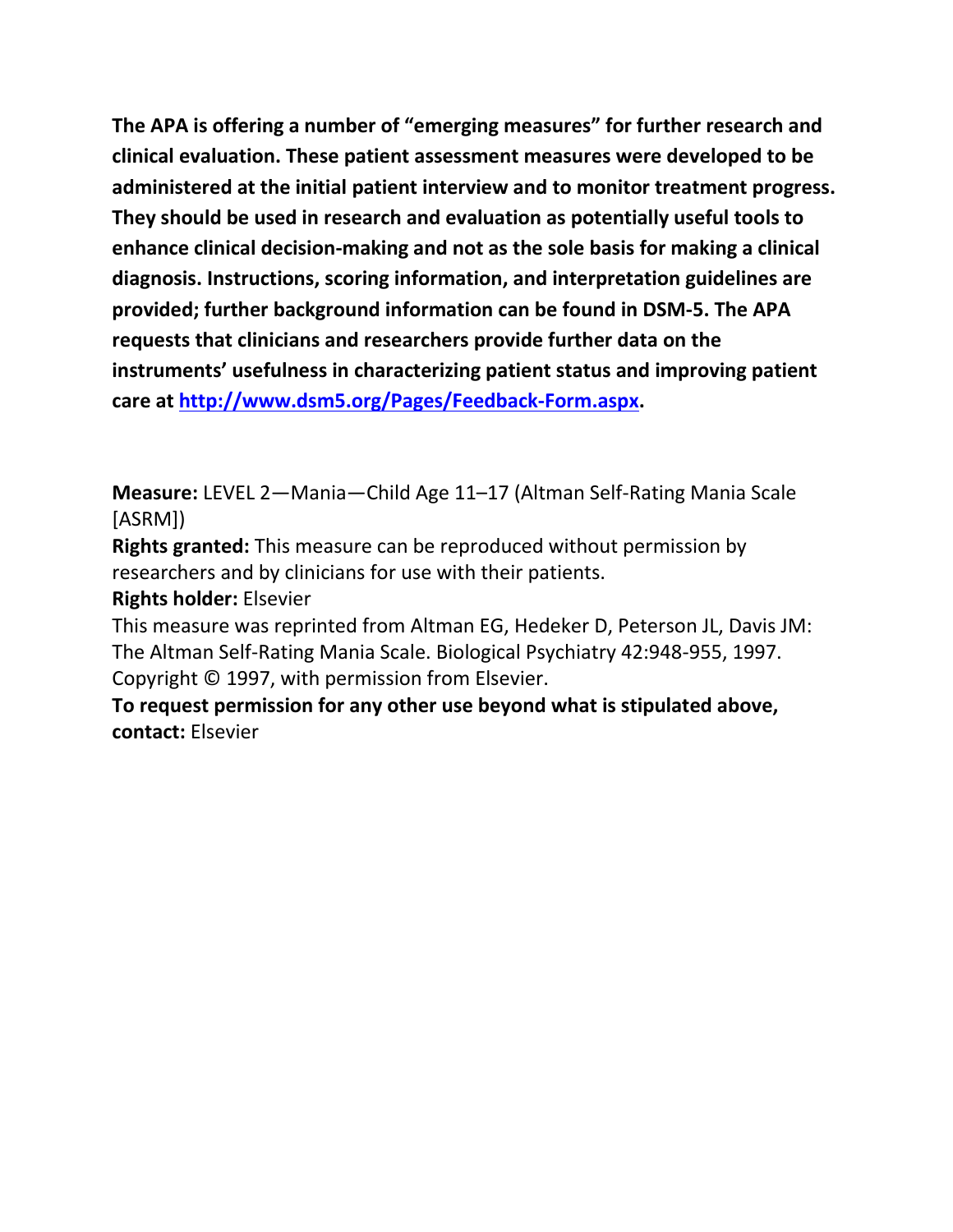# **LEVEL 2—Mania—Child Age 11–17\* \* Altman Self-Rating Mania Scale (ASRM)**

Name: \_\_\_\_\_\_\_\_\_\_\_\_\_\_\_\_\_\_\_\_\_\_\_\_\_\_\_\_ Age: \_\_\_\_ Sex: □ Male □ Female Date: \_\_\_\_\_\_\_\_\_

**Instructions to the child:** On the DSM-5 Level 1 cross-cutting questionnaire you just completed, you indicated that *during the past 2 weeks* you have been bothered by "feeling so active that you couldn't settle down" and/or "finding that you didn't sleep a lot at night" at a mild or greater level of severity. The five statement groups or questions below ask about these feelings in more detail.

- 1. **Please read each group of statements/question carefully.**
- 2. Choose the one statement in each group that best describes the way you have been feeling for **the past week**.
- 3. Check the box ( $\checkmark$  or x) next to the number/statement selected.
- 4. **Please note:** The word "occasionally" when used here means once or twice; "often" means several times or more and "frequently" means most of the time.

|                          |                                                                                               | <b>Clinician Use</b> |
|--------------------------|-----------------------------------------------------------------------------------------------|----------------------|
| <b>Question 1</b>        |                                                                                               | <b>Item score</b>    |
| $\Box$ 1                 | I do not feel happier or more cheerful than usual.                                            |                      |
| $\Box$ 2                 | I occasionally feel happier or more cheerful than usual.                                      |                      |
| $\Box$ 3                 | I often feel happier or more cheerful than usual.                                             |                      |
| $\Box$ 4                 | I feel happier or more cheerful than usual most of the time.                                  |                      |
| $\square$ 5              | I feel happier of more cheerful than usual all of the time.                                   |                      |
| <b>Question 2</b>        |                                                                                               |                      |
| $\Box$<br>$\mathbf{1}$   | I do not feel more self-confident than usual.                                                 |                      |
| $\Box$<br>$\overline{2}$ | I occasionally feel more self-confident than usual.                                           |                      |
| $\Box$<br>3              | I often feel more self-confident than usual.                                                  |                      |
| $\Box$<br>$\overline{4}$ | I frequently feel more self-confident than usual.                                             |                      |
| $\Box$<br>5              | I feel extremely self-confident all of the time.                                              |                      |
| <b>Question 3</b>        |                                                                                               |                      |
| $\Box$<br>$\mathbf{1}$   | I do not need less sleep than usual.                                                          |                      |
| $\Box$<br>$\overline{2}$ | I occasionally need less sleep than usual.                                                    |                      |
| $\Box$<br>$\overline{3}$ | I often need less sleep than usual.                                                           |                      |
| $\Box$<br>$\overline{4}$ | I frequently need less sleep than usual.                                                      |                      |
| $\Box$<br>5              | I can go all day and all night without any sleep and still not feel tired.                    |                      |
| <b>Question 4</b>        |                                                                                               |                      |
| $\Box$<br>$\mathbf{1}$   | I do not talk more than usual.                                                                |                      |
| $\Box$<br>$\overline{2}$ | I occasionally talk more than usual.                                                          |                      |
| $\Box$<br>$\overline{3}$ | I often talk more than usual.                                                                 |                      |
| $\Box$<br>$\overline{4}$ | I frequently talk more than usual.                                                            |                      |
| $\Box$<br>5              | I talk constantly and cannot be interrupted.                                                  |                      |
| <b>Question 5</b>        |                                                                                               |                      |
| $\Box$<br>$\overline{1}$ | I have not been more active (either socially, sexually, at work, home, or school) than usual. |                      |
| $\Box$<br>$\overline{2}$ | I have occasionally been more active than usual.                                              |                      |
| $\Box$<br>$\overline{3}$ | I have often been more active than usual.                                                     |                      |
| $\Box$<br>$\overline{4}$ | I have frequently been more active than usual.                                                |                      |
| $\Box$<br>5              | I am constantly more active or on the go all the time.                                        |                      |
|                          | <b>Total/Partial Raw Score:</b>                                                               |                      |
|                          | Prorated Total Raw Score: (if 1 item left unanswered)                                         |                      |

Reprinted from Altman EG, Hedeker D, Peterson JL, Davis JM: The Altman Self-Rating Mania Scale. Biological Psychiatry 42:948-955, 1997 Copyright © 1997, with permission from Elsevier